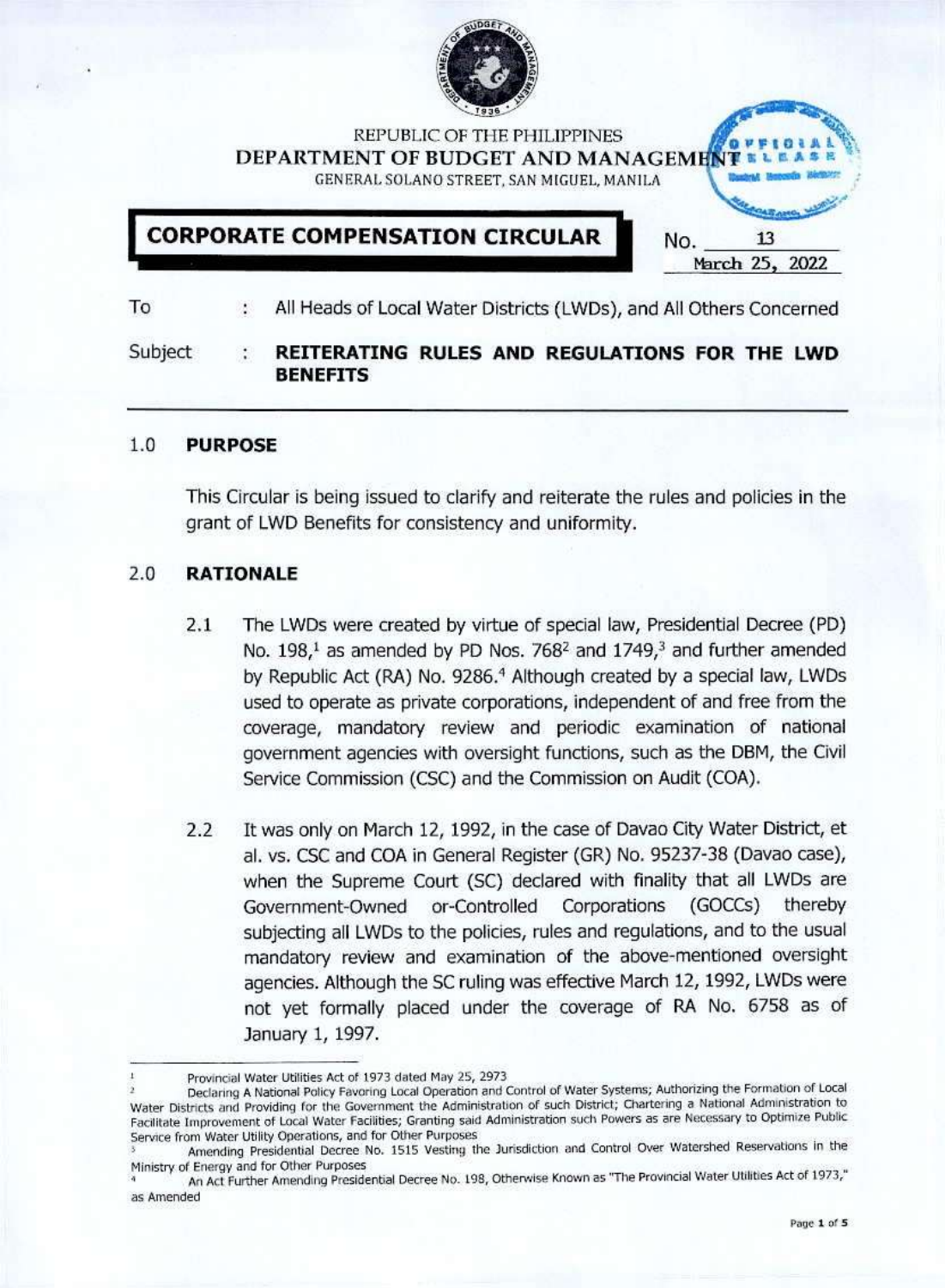- 2.3 To implement RA No. 6758, the DBM issued Corporate Compensation Circular (CCC) No. 10 ordering the discontinuance *of* other allowances and fringe benefits to be granted to employees on top of basic salary effective November 1989. However, In the case of Rodolfo S. De Jesus, et ai., vs. Commission on Audit, et aL, GR No. 109023, August 12,1998, the SC ruled CCC No. 10 as ineffective due to its non-publication in the Official Gazette or in a newspaper of general circulation in the country. Said DBM issuance was republished on 1999 and that set the cut-off date.
- 2.4 As such, the DBM issued a letter-reply to the Davao City Water District dated November 8, 2000 and to the Philippine Association of Water District (PAWD) dated April 27, 2001, granting authorization for LWDs to continue the grant of allowances/fringe benefits that are found to be established and existing practice as of December 31, 1999, provided among others, that the grant shall be limited only to incumbents as of December 31, 1999. Further, said authority shall apply to all LWDs, regardless of category, provided that they comply with the conditions set forth therein.

# 3.0 **COVERAGE**

This Circular shall apply to all LWDs with existing allowances and benefits that are outside of what has been prescribed by law and other compensation issuances but are found to be an established and existing practice as of **July 1,1989.**

## 4.0 **GENERAL POUCIES**

- 4.1 Grant of allowances and benefits that are outside of what has been prescribed by law and other compensation issuances but are found to be an established and existing practice as of **July 1/ 1989, may be allowed to be continued** consistent with the policy on non-diminution of pay, subject to the following conditions, consistent with the Supreme Court Ruling in the case of Metropolitan Naga Water District v. COA:<sup>5</sup>
	- 4.1.1 The recipients were Incumbents when RA No. 6758 took effect on July 1,1989;
	- 4.1.2 They were in fact, receiving the same, at the time; and

5 7BS SCRA 624(2016)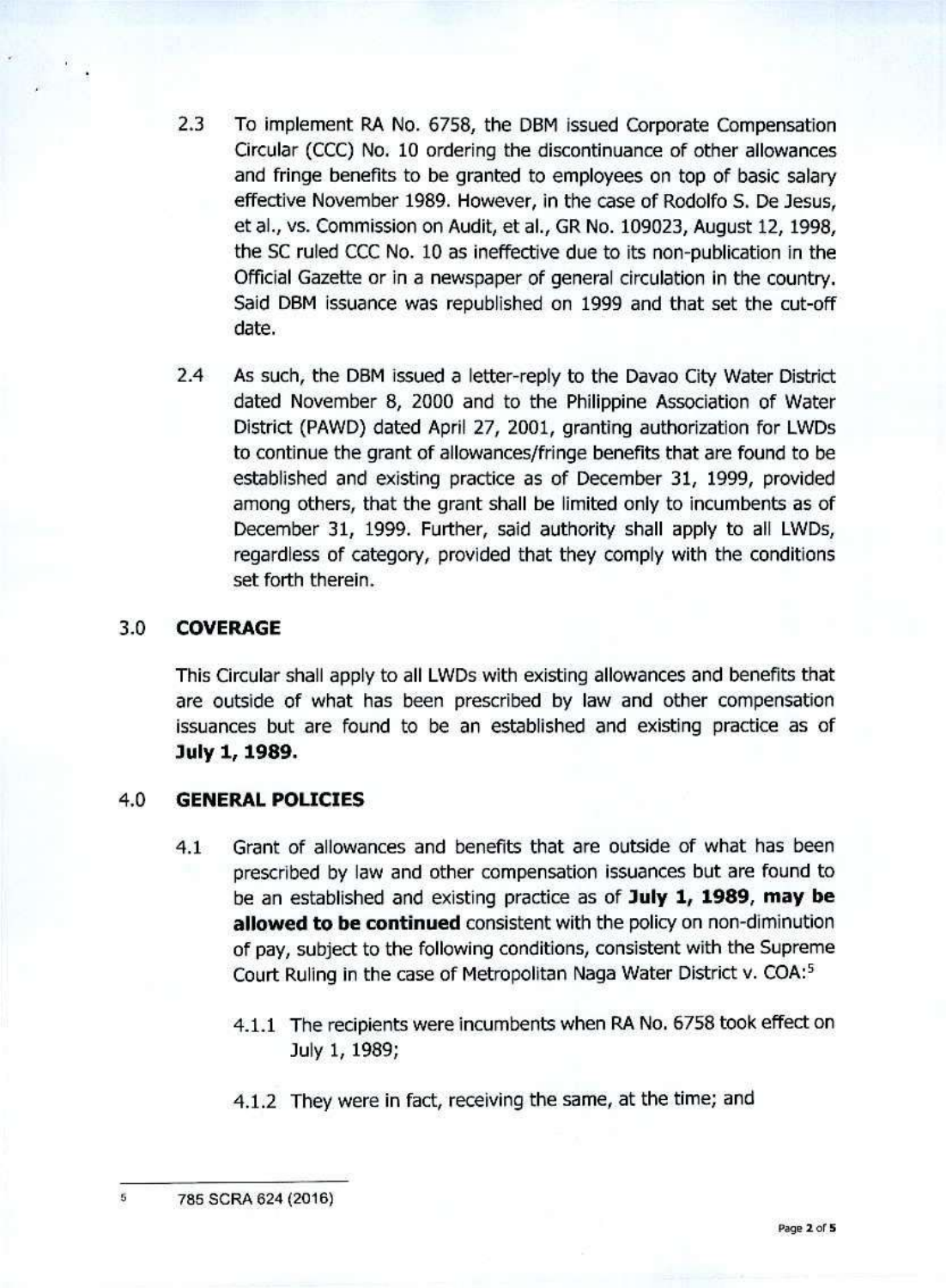- 4.1.3 Such additional compensation is distinct and separate from the excepted allowances under CCC No. 10, as it is not integrated into the standardized salary rates.
- 4.2 As agreed by the created Technical Working Group,<sup>6</sup> the continuous grant shall be subject to the following enhanced parameters or conditions for purposes of sustainability and performance-based grant of such benefits:
	- 4.2.1 Funds availability and sustainability of LWDs as reflected in the LWD Board-approved Corporate Operating Budget;
	- 4.2.2 The Implementation of the grant of benefits shall not result to a justification in the increase of water tariff rates;
	- 4.2.3 Personnel Services cost shall not exceed 45% of the total Regular Income or the total Operating Cost, whichever as the maximum allowable limit based on category to be determined by the Implementing Rules and Regulations;
	- 4.2.4 LWDs shall maintain a positive balance average net Income at the end of the year;
	- 4.2.5 Up-to-date debt service payment with certification of updated no arrears Issued as of year-end by the Local Water Utilities Administration (LWUA);
	- 4.2.6 Total warm bodies of authorized positions to total active service connection should not be less than one (1) employee for every 120 active service connections; and
	- 4.2.7 Any Increase in the benefits and grant of new benefits shall require prior approval of the President upon recommendation of the DBM.
- 4.3 For employees hired after July 1, 1989, LWDs, being a GOCC, may only grant the allowances and benefits authorized and In accordance with the rates, rules and regulations under the Salary Standardization Law (SSL). Regardless of LWD's financial position, It cannot go beyond the rates of allowances and benefits prescribed under the SSL.

Consist of representatives from the DBM, LWUA, PAWD, and selected LWDs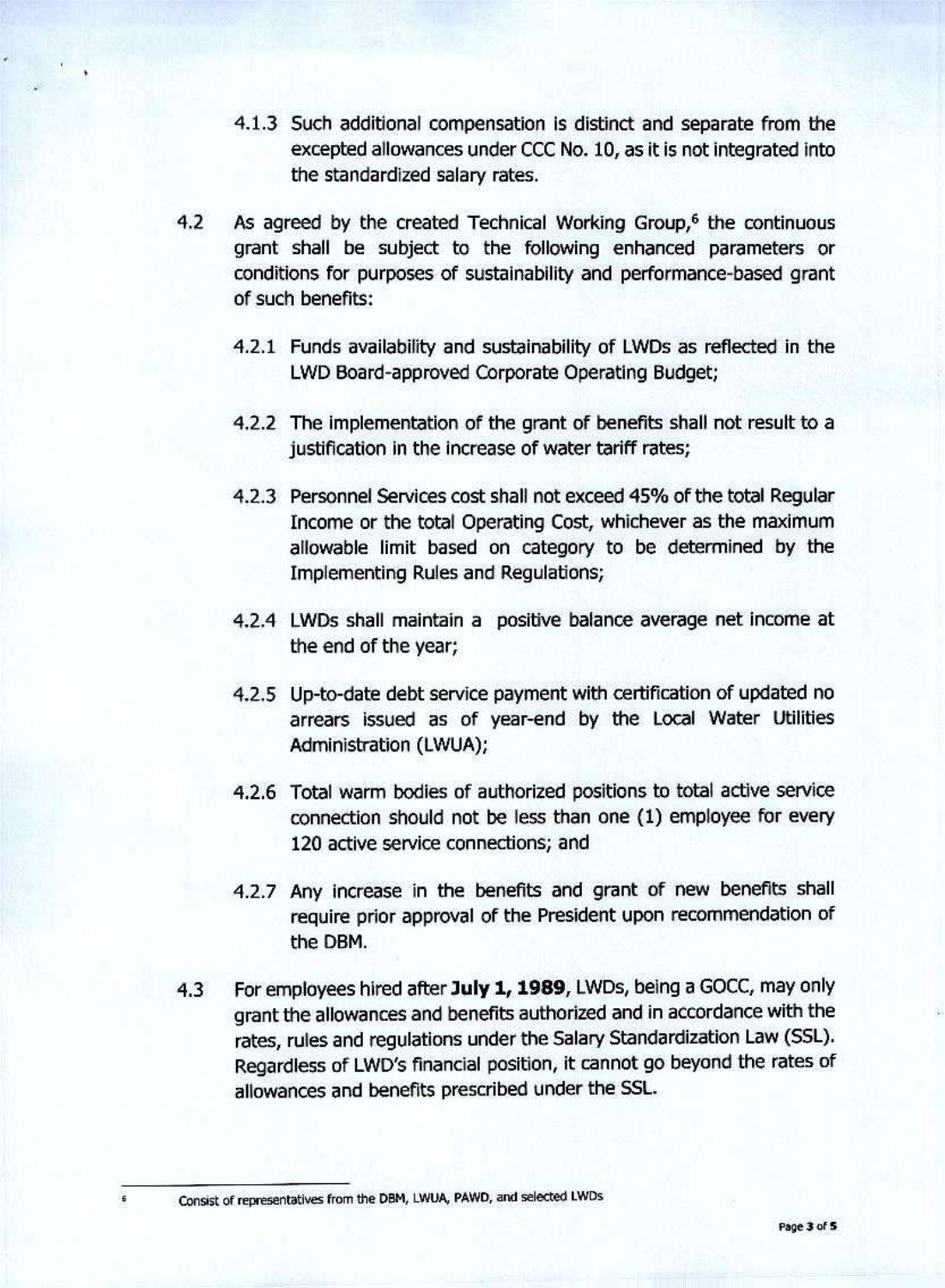# **5.0 SPECIFIC GUIDELINES**

# 5.1 Retiree's Incentives

This may be continued at rates before the cut-off date provided that beneficiaries are the previously identified incumbents and benefits are not duplicative of the retirement benefits authorized under the Government Service Insurance System law.

#### 5.2 Rice Allowance

If given in a monetary value, incumbents may only be granted at rates that has been approved by the Board as of **July 1/1989.**

#### 5.3 Provident Fund

Item 5.3.2.2 of DBM Budget Circular No. 2008-3 states that"government monetary contributions sourced from savings may be authorized in the future subject to the evaluation of the financial position of GOCCs and to the guidelines that will be Issued by Department of Budget and Management (DBM)."

Section 5 states that the provident fund is one of the indirect compensation that is excluded from the Total Compensation Framework, thus there is a need for this benefit to be rationalized in accordance with the policies to be Issued by the President upon recommendation of the Task Force created in Section 7 hereof.

Section 9 mandates a moratorium on increases in the rates of salaries and the grant of new or increases in the rates of allowances, incentives and other benefits, except salary adjustments pursuant to EO No. 811 dated June 17, 2009 and EO No. 900 dated June 23, 2010. The moratorium is imposed until specifically lifted by the President.

Inasmuch as Provident Fund was created prior to the effectivity of BC No. 2008-3 and EO No. 641 and in view of the moratorium under EO No. 7, the employer share in its Provident Fund may be continued at the rate of 5% only, provided that the corporation's financial position continues to show positive result and growth.